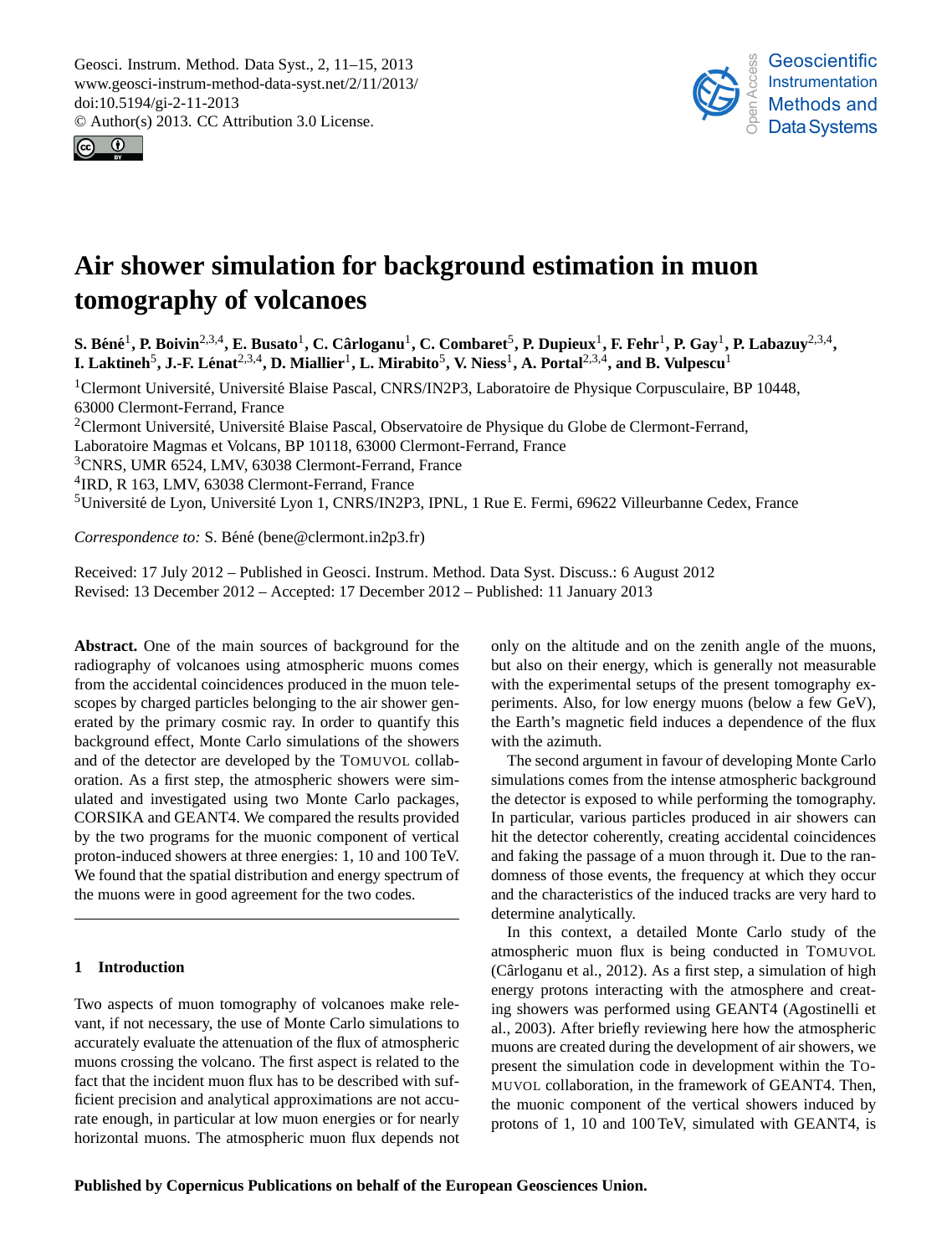

Protons 10 TeV

<span id="page-1-0"></span>**Fig. 1.** Energy distributions, at an altitude of 870 m, of the muons  $(E<sub>u</sub> > 1 \text{ GeV})$  from showers initiated by 10 TeV vertical protons, as simulated in GEANT4. The contributions from the different mother particles are dissociated: pions (solid line), charged kaons (dashes), neutral kaons (dot dashes), gammas (dots). The vertical axis indicates the mean number of particles per shower.

compared with the muonic component of similar showers simulated with CORSIKA [\(Heck et al.,](#page-4-0) [1998\)](#page-4-0). CORSIKA is a dedicated software for the simulation of atmospheric showers over a very large energy spectrum, widely used in cosmic ray experiments.

### **2 The physics of air showers**

Cosmic rays are particles, mostly protons (∼ 88 %) and helium nuclei (∼ 10 %), originating from various (extra) galactic sources that interact in our atmosphere. High energy cosmic rays initiate events called *air showers*, i.e. extensive cascades of particles collimated in the direction of the incident cosmic particle. The interaction of the incoming cosmic particle with an atmospheric nucleus is characterised by the fragmentation of the nucleus and the creation of a number of secondary hadrons. These can, if energetic enough, experience in turn inelastic interactions with others atoms, or decay into hadrons, photons and leptons. In this scheme, the atmospheric muons [\(Cecchini and Spurio,](#page-3-2) [2012\)](#page-3-2) used in tomography are mostly coming from the decays of two kind of hadrons: charged pions and kaons. As pions constitute the most important part of the hadronic component of the showers, and since the charged ones decay almost exclusively into muons, their contribution is dominant. It is worth mentioning that in addition to the hadronic decays described above, a tiny fraction of atmospheric muons is created by the conversion of photons into a pair of muons. The charm contribution through the decay of  $\eta$ , D's and  $\Lambda_c$  particles (the so-called prompt contribution) does not become important until very high energies and will be neglected here [\(Costa](#page-4-1) , [2001\)](#page-4-1).

The processes contributing to the muon flux are given below with the corresponding life-times and branching ratios:

$$
\pi^{+-} \to \mu^{+-} \nu_{\mu} \left( \tau \approx 2.6 \times 10^{-8} \text{ s} \, \text{B. R.} \approx 100\% \right)
$$
\n
$$
K^{+-} \to \mu^{+-} \nu_{\mu} \left( \tau \approx 1.2 \times 10^{-8} \text{ s} \, \text{B. R.} \approx 64\% \right)
$$
\n
$$
K_{\text{L}}^{0} \to \pi^{+-} \mu^{-+} \nu_{\mu} \left( \tau \approx 5.1 \times 10^{-8} \text{ s} \, \text{B. R.} \approx 27\% \right)
$$
\n
$$
\gamma \to \mu^{+} \mu^{-}.
$$

The development of the hadronic showers depends not only on the energy and on the type of the incoming cosmic ray, but also on the amount of matter the cosmic particle will cross when propagating in the atmosphere. The secondary particles created in the shower lose part of their energy when propagating. As an example, high energy pions tend to interact before decaying, leading to less higher energy muons being created and therefore to a steeper energy spectrum.

Although the muons will interact only relatively weakly with the atmosphere, they also lose a small fraction of their initial energy until they reach the ground, where they are detected. In the case of horizontal muons, the very long path they have to travel in the atmosphere until ground leads to significant energy losses, and an important fraction of the low energy horizontal muons decay before reaching the ground. This is the reason why the energy spectrum of the horizontal muons is much flatter than in the case of the vertical muons.

We see that a multitude of physical processes are involved between the arrival of a cosmic particle at the top of the atmosphere and the detection of a muon at ground level. These processes are of stochastic nature, and will occur many times on average for each event. Thus, to extrapolate the expected muon flux at detection level from the (relatively well-known) primary cosmic ray flux, the use of Monte Carlo simulation tools seems to be a convenient way to go. In the next sections, the efforts made in TOMUVOL to develop such a Monte Carlo simulation are presented.

### **3 Simulation of air showers using GEANT4**

GEANT4 is a widely used simulation software, designed to simulate the interaction of particles with matter in a fully customizable environment. The advantage of this program in the context of muon tomography is the possibility to describe in the same simulation framework the development of air showers, the interactions of the muons in the volcano, and finally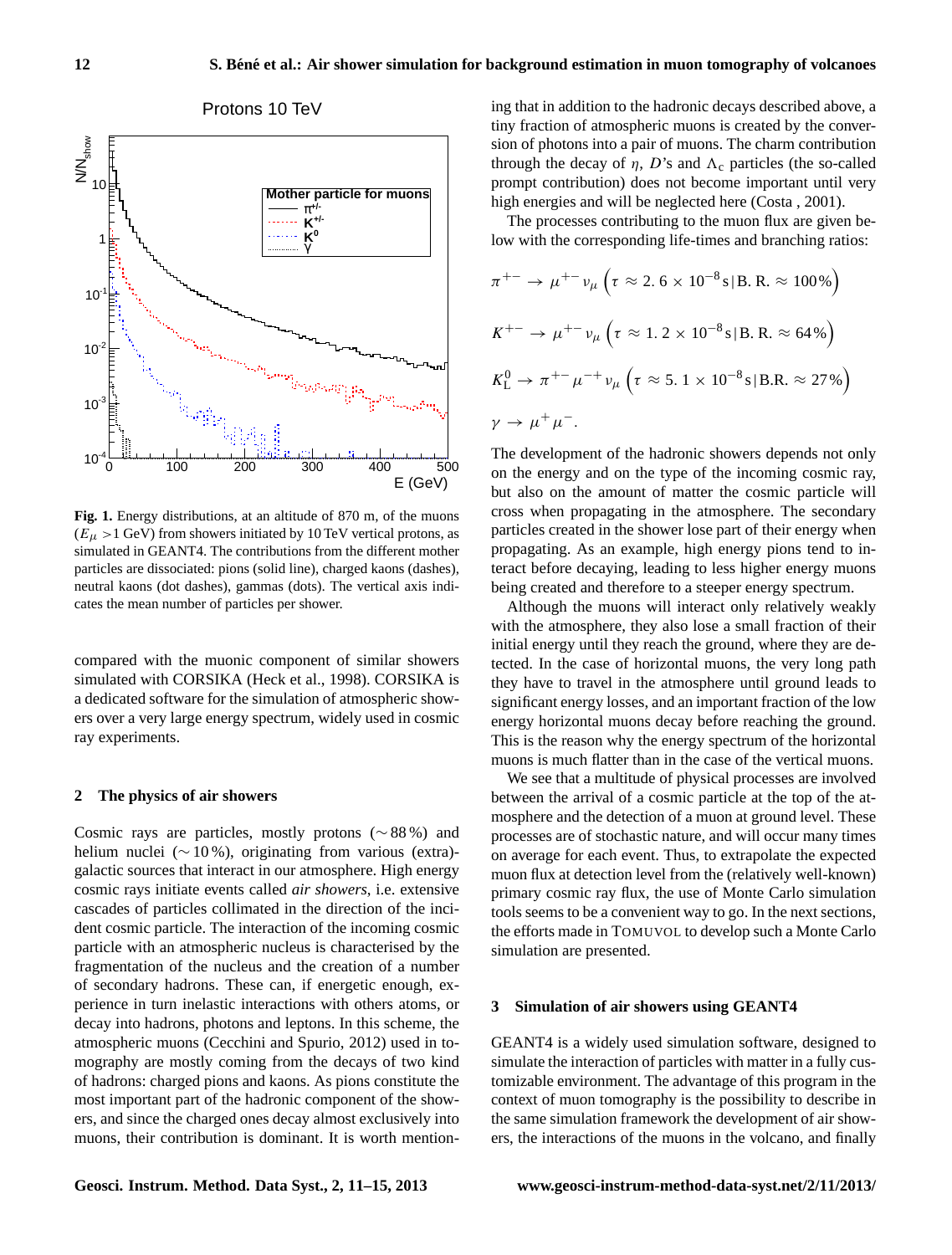

<span id="page-2-0"></span>**Fig. 2.** Energy distributions of the muons at  $z = 870$  m as obtained with CORSIKA (dashes) and GEANT4 (solid line), normalised to the total number of muons produced in each simulation code.



<span id="page-2-1"></span>**Fig. 3.** Lateral distributions of the muons at  $z = 870$  m as obtained with CORSIKA (dashes) and GEANT4 (solid line), normalised to the total number of muons produced in each simulation code.  $r$  is the distance to the centre of gravity of the muons in each shower, computed in the detection plane.

their detection. The full program chain is currently in development within the TOMUVOL collaboration, and we focus here on the part dealing with the development of air showers.

The present simulation setup consists of an atmosphere modelised with 1960 spherical layers of air, with temperature and density set according to the *mid-latitude winter* model [\(Kneizys et al.,](#page-4-2) [1996\)](#page-4-2). This data model is also currently used in CORSIKA. At the top of the atmosphere, vertical protons of predefined energies are shot and let to interact with the air molecules. The used interaction model is QGSP BERT [\(GEANT4 Collaboration,](#page-4-3) [2012;](#page-4-3) [Apostolakis et](#page-3-3) [al.,](#page-3-3) [2010;](#page-3-3) [Dotti,](#page-4-4) [2011\)](#page-4-4), which is standard in several high energy physics experiments, completed with the  $\gamma \rightarrow \mu^+ \mu^$ process. The output of the code is a file containing the information about the particle flux at an altitude of 870 m, which is the current TOMUVOL detector operation altitude in front of the Puy-de-Dôme.

One of the features of GEANT4 is that each particle carries information about its creation. In particular, it is possible to know the nature of the particles which created the muons crossing the plane  $z = 870$  m. As an example, the energy spectrum of the muons created in showers initiated by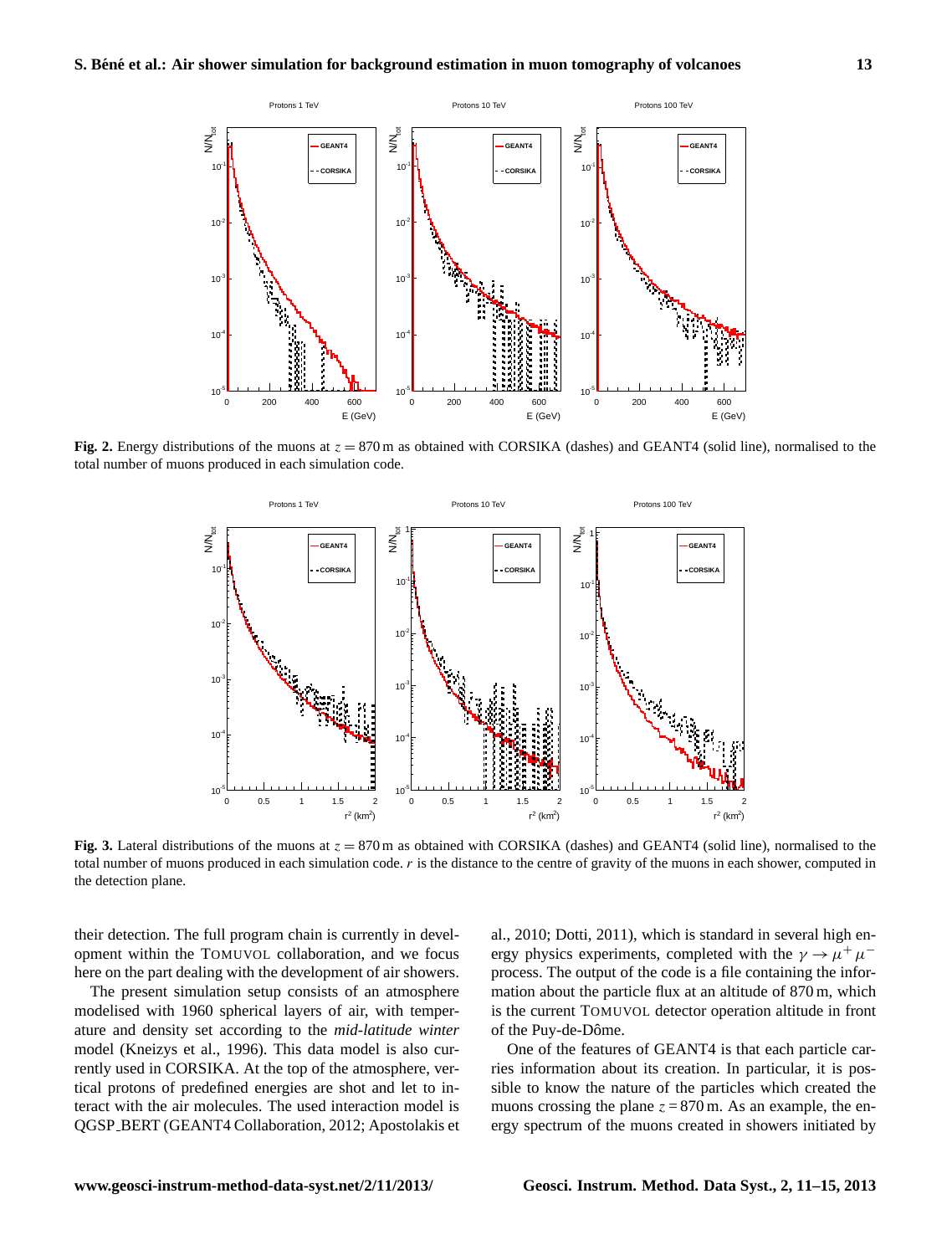10 TeV incident protons is given in Fig. [1](#page-1-0) for all the different production channels active in our physics list. As a very general observation, one can see that the relative contributions from the different mother particles are compatible with the description of the formation of the atmospheric muons flux made in the previous section. Before extending the simulation to the generation of a cosmic ray flux which includes all the nuclear species and covering a wide energy range and the full sky aperture, a more accurate check of the generated muon fluxes is needed. In order to do so, the code was tested by comparing its results with those from another simulation software, CORSIKA.

#### **4 Comparison with CORSIKA results**

CORSIKA is a program specifically designed for the simulation of air showers, commonly used in cosmic ray physics, maintained and improved for decades as new experimental data on air showers was obtained. Therefore, the results provided by this program will be considered as a reference in this study. In order to validate our GEANT4 code with respect to the simulations of CORSIKA, the atmospheric muons fluxes recorded at an altitude of 870 m (a.s.l.) in both programs were compared. The GEANT4 data which have been used corresponds to vertical proton primary particles of energies 1, 10 and 100 TeV. In CORSIKA we simulated a realistic cosmic ray spectrum, over the full energy and zenith angle ranges and including also Helium nuclei. To have a meaningful comparison with the GEANT4 simulation, we restricted the CORSIKA sample to proton-initiated showers with zenith angles less than 10° and energies within 10 % of the corresponding energy of the GEANT4 showers. Note that a cut on the energy of the muons,  $E_{\mu} > 10$  GeV, was applied, so the effects of the Earth's magnetic field, not yet included in our GEANT4 code but present in CORSIKA, could be neglected.

The muons at  $z = 870$  m were characterised by their energy and their spatial and arrival time distributions within the shower. The energy spectra of the muons (the number of entries in the histogram is normalised to the total number of muons present in the showers) are shown in Fig. [2](#page-2-0) for both GEANT4 simulation and CORSIKA, and the agreement is good.

For the spatial distributions, the mean centre of gravity of all the muons in the shower at the  $z = 870$  m plane was subtracted from the position of each individual muon, such that the normalised spatial distributions shown in Fig. [3](#page-2-1) are centred on zero. Again, there is a reasonable agreement between the GEANT4 and CORSIKA simulations, though CORSIKA displays a slight tendency towards wider high energy showers.

The analysis concerning the arrival time profiles of the muons obtained from the two softwares is still ongoing. Indeed, the distributions obtained in CORSIKA and GEANT4 after performing our analysis are not in agreement with each other and are both showing unexpected features. This effect needs to be investigated because the number of accidental coincidences induced by the showers in the muon telescope depends on the time distribution of the particles reaching the detection level.

#### **5 Conclusions**

The first step toward the Monte Carlo study of the atmospheric background in muon tomography is the simulation of the air showers. A choice has been made in TOMUVOL to develop such a program in the framework of the GEANT4 simulation code, since the next stage of this work should involve the simulation of the detection of the particles in the telescope, which GEANT4 is designed for. In order to validate the part of the code related to the shower simulation, the muon fluxes at an altitude of 870 m produced by vertical 1, 10 and 100 TeV primary protons were compared to those from the well-tested CORSIKA air shower simulation code. We found that the lateral and energy profiles of the muons were in relatively good agreement in both codes. The arrival time distributions of the muons that we obtained from GEANT4 and CORSIKA were not in agreement, and the analysis to determine the origin of this effect is still ongoing. As soon as the GEANT4 results for vertical showers can be validated against CORSIKA, an inclusive cosmic ray flux will be simulated. Together with the detector simulation, this should allow us to estimate the contamination from the accidental coincidences induced by the air showers that could be expected in our detector configuration.

Edited by: P. Strolin

### **References**

- <span id="page-3-1"></span>Agostinelli, S. and the GEANT4 collaboration: GEANT4 – A Simulation Toolkit, Nucl. Inst. Meth. A, 506, 250–303, [doi:10.1016/S0168-9002\(03\)01368-8,](http://dx.doi.org/10.1016/S0168-9002(03)01368-8) 2003.
- <span id="page-3-3"></span>Apostolakis, J., Bagulya, A., Elles, S., Ivanchenko, V. N., Jacquemier, J., Maire, M., Toshito, T., and Urban, L.: Validation and verification of Geant4 standard electromagnetic physics, J. Phys. Conf. Ser., 219, 032044, [doi:10.1088/1742-](http://dx.doi.org/10.1088/1742-6596/219/3/032044) [6596/219/3/032044,](http://dx.doi.org/10.1088/1742-6596/219/3/032044) 2010.
- <span id="page-3-0"></span>Cârloganu, C., Niess, V., Béné, S., Busato, E., Dupieux, P., Fehr, F., Gay, P., Miallier, D., Vulpescu, B., Boivin, P., Combaret, C., Labazuy, P., Laktineh, I., Lénat, J.-F., Mirabito, L., and Portal, A.: Towards a muon radiography of the Puy de Dôme, Geosci. Instrum. Method. Data Syst. Discuss., 2, 765–780, [doi:10.5194/gid-2-765-2012,](http://dx.doi.org/10.5194/gid-2-765-2012) 2012.
- <span id="page-3-2"></span>Cecchini, S. and Spurio, M.: Atmospheric muons: experimental aspects, Geosci. Instrum. Method. Data Syst., 1, 185–196, [doi:10.5194/gi-1-185-2012,](http://dx.doi.org/10.5194/gi-1-185-2012) 2012.